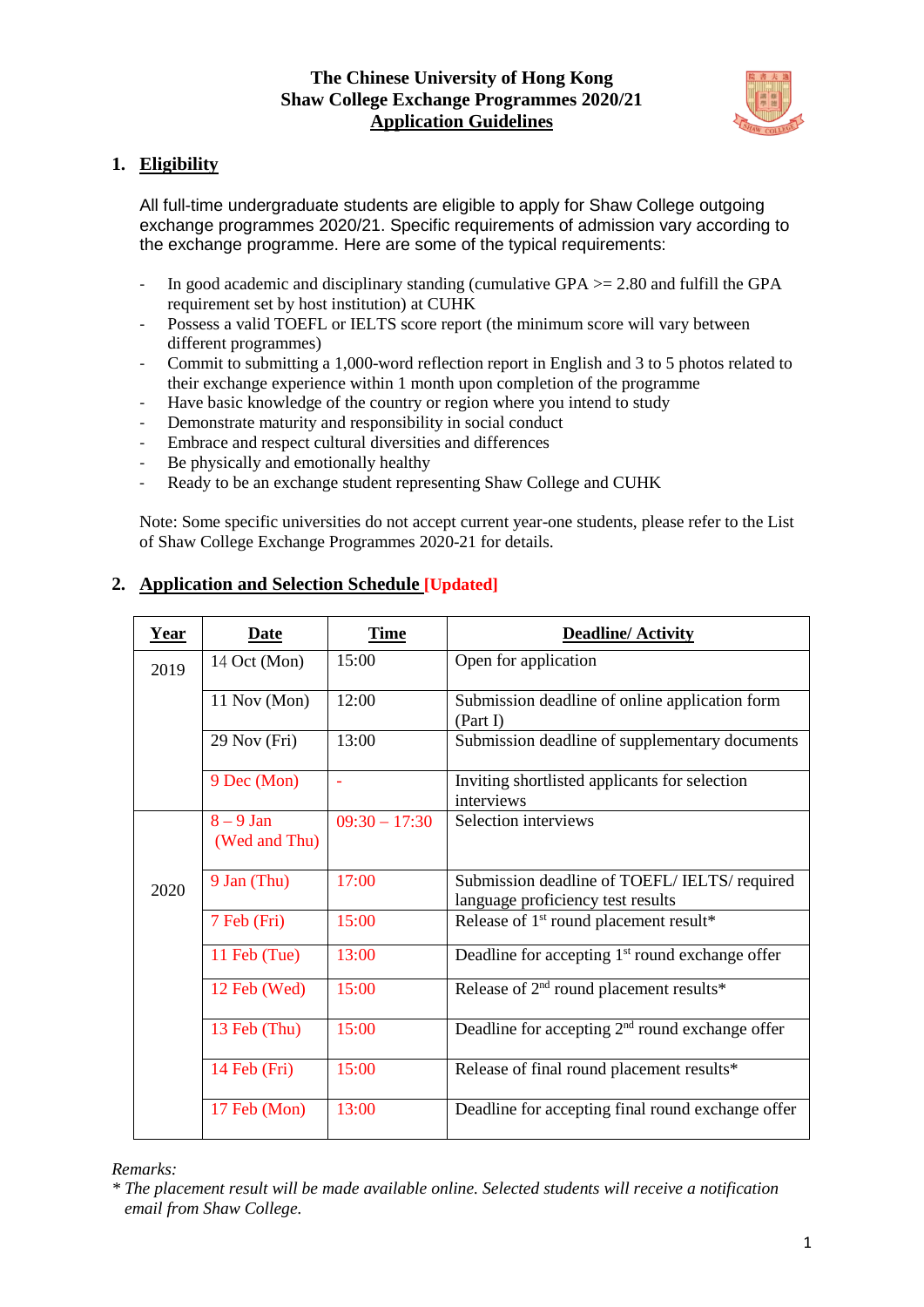# **3. Application Procedures [Updated]**

Applicants should read through the application guidelines thoroughly, submit the completed Online Application Form (Part I) and Supplementary Application Form (Part II) together with all supporting documents by email to [shaw-ep@cuhk.edu.hk](mailto:shaw-ep@cuhk.edu.hk) or in person to **Information Counter**, **LG1, Wen Lan Tang, Shaw College by the below deadlines**.

### **Late applications or applications that contain incomplete submission of supporting documents will not be considered.**

|                | <b>Item</b>                                                                                                                                                                                                                                                                                                                                           | <b>Submission Deadline</b>                        |
|----------------|-------------------------------------------------------------------------------------------------------------------------------------------------------------------------------------------------------------------------------------------------------------------------------------------------------------------------------------------------------|---------------------------------------------------|
| $\mathbf{1}$   | Printout of your completed Online Application Form (Part I) and<br><b>Supplementary Application Form (Part II)</b>                                                                                                                                                                                                                                    | $1:00$ pm<br>29 Nov 2019 (Fri)                    |
| $\overline{2}$ | Your Study Plan: Your proposed field(s) of study while abroad.<br>Explain in 250 - 300 words your preference of exchange programme<br>and how the exchange experience would help you achieve your future<br>goals.                                                                                                                                    | $\overline{1:}00 \text{ pm}$<br>29 Nov 2019 (Fri) |
| 3              | <b>One Teacher Recommendation Form</b><br>Note: Shaw College will only accept ONE Teacher Recommendation<br>Form from each student.                                                                                                                                                                                                                   | $1:00$ pm<br>29 Nov 2019 (Fri)                    |
| $\overline{4}$ | A set of copies of academic report(s) of public examinations and<br>transcript(s) issued by CUHK                                                                                                                                                                                                                                                      | $1:00$ pm<br>29 Nov 2019 (Fri)                    |
| 5              | A completed Application Form for Extension of Study Period with the<br>endorsement from your major Department Chairperson/Programme<br>Director<br>(For final year students ONLY)                                                                                                                                                                     | $5:00 \text{ pm}$<br>9 Jan 2020 (Thu)             |
| 6              | A copy of your TOEFL / IELTS test reports<br>Note: Please refer to the General Information of Shaw College<br>Exchange Programme 2020-21 for details.                                                                                                                                                                                                 | $5:00 \text{ pm}$<br>9 Jan 2020 (Thu)             |
| $\overline{7}$ | A copy of documentary evidence of attainment of appropriate level of<br>non-English Language Proficiency, such as Japanese, German and<br>French (if any)<br>(For exchange programmes requiring non-English language<br>proficiency ONLY)<br>Note: Please refer to the General Information of Shaw College<br>Exchange Programme 2020-21 for details. | $5:00 \text{ pm}$<br>9 Jan 2020 (Thu)             |